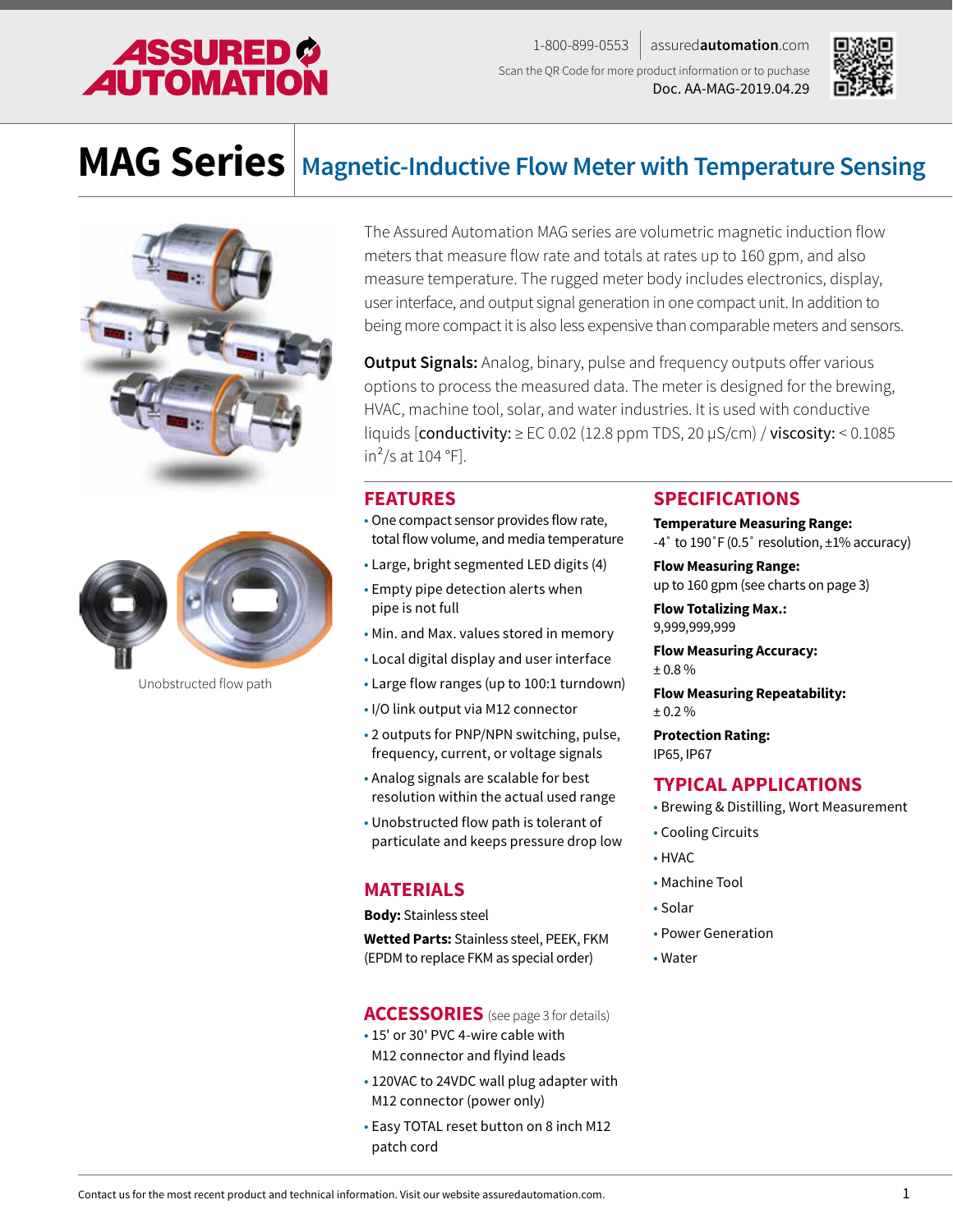





## **MAG Series Magnetic-Inductive Flow Meter w/ Temperature Sensing**

**OPERATION:** Magnetic Inductive Sensing



Operating according to Faraday's law of induction, when a conductive medium flows through a magnetic field, a voltage proportional to the flow velocity/volumetric quantity is generated. The voltage is tapped via electrodes and converted by the electronics to a usable control signal.

### **OUTPUT OPTIONS: Digital:**

These units have 2 outputs that can be configured in the feild to provide various switching options, frequency signals, or pulse output. Output 2 does have analog signal options. All switching outputs can be set to N.O. or N.C.

#### **Output 1 Options:**

- Switching output empty pipe detection
- Switching output Volumetric flow quantity monitoring
- Frequency output flow rate
- Pulse output for totalizing
- Signal output preset counter

#### **Output 2 Options:**

- Switching output empty pipe detection
- Switching output based on flow rate
- Switching output based on temperature
- Analog output of flow rate (4-20mA or 0-10VDC)
- Analog output of temperature (4-20mA or 0-10VDC)
- Use as an input for TOTALIZER reset

#### **WIRING:** M12 connector pin-out



#### **Analog:**

The analog signals provide realtime information on both temperature and flow rate. Output 1 is for termperature and Output 2 is for flow rate. The 4-20mA signals are scalable, meaning you can set the start and end points for better resolution within your actual flow range. These points are programmable in the field.

#### **Output 1:**

• 4-20mA Analog output of temperature (scalable)

**Output 2:**

• 4-20mA Analog output of flow rate (scalable)

**Note:** for 0-10 VDC voltage output signals, use the digital output models.

#### **ELECTRICAL INFORMATION:**

**Operating Voltage:** 18 to 32 VDC **Current consumption:** 150 mA **Protection class:** III **Reverse polarity protection:** Yes **Power-on delay time:** 5 sec.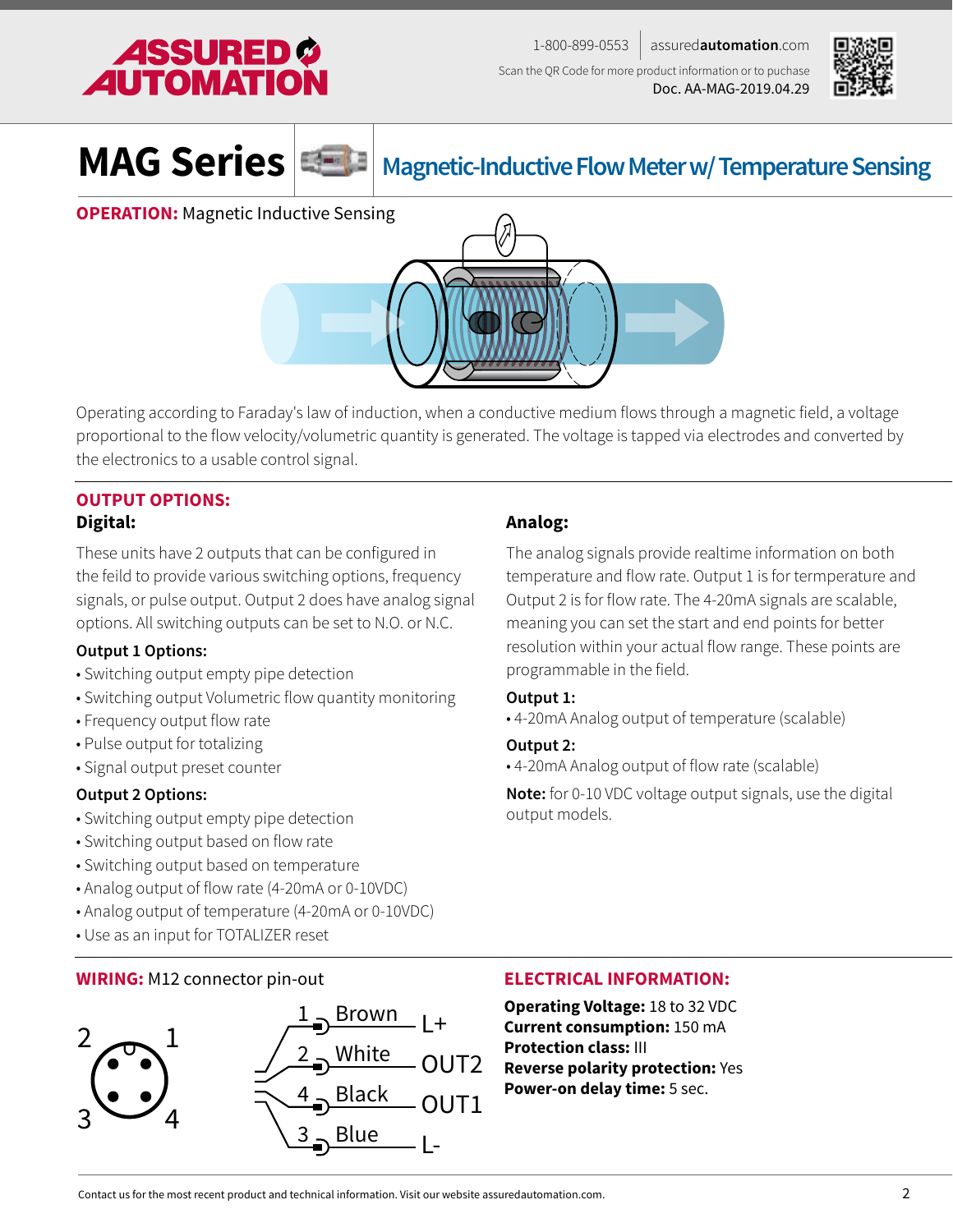





**MAG Series Magnetic-Inductive Flow Meter w/ Temperature Sensing** 

#### **DIMENSIONS** - NPT Connections

#### **NPT 1/4" to 1"**

MAG-0008, MAG-0066, MAG-0132, MAG-0264



### **NPT 1 1/2" to 2"**

MAG-0800, MAG-1600



| NPT                   |       |
|-----------------------|-------|
| (Process Connections) | 4.45" |

| <b>Model</b>  | <b>NPT</b> |                    | <b>Max. Flow Rate</b> | Weight      |
|---------------|------------|--------------------|-----------------------|-------------|
| MAG-0008-N025 | 1/4"       | 5.75" (w/adapters) | $0.8$ gpm             | $1.5$ lbs.  |
| MAG-0066-N050 | 1/2"       | 4.33"              | $6.6$ gpm             | $1.25$ lbs. |
| MAG-0132-N075 | 3/4"       | 4.33"              | $13.2$ gpm            | $1.25$ lbs. |
| MAG-0264-N100 | 1"         | 4.33"              | 26.4 gpm              | $1.5$ lbs.  |
| MAG-0800-N150 | 11/2"      | 6.69"              | 80 gpm                | 6 lbs.      |
| MAG-1600-N200 | 2"         | 7.09"              | $160$ gpm             | 6 lbs.      |

\*Uses G 1/4" to NPT MALE 1/4" adapters not shown in drawing

#### **DIMENSIONS** - G (male) and Tri-Clamp Connections

#### **G 1/4" to 1"**

MAG-0008, MAG-0066, MAG-0132, MAG-0264



#### **G 2"**

MAG-0800, MAG-1600



| <b>Model</b>                                                                                                    | G     | <b>Tri-Clamp</b>                          |      | <b>Max. Flow Rate</b> | Weight    |  |
|-----------------------------------------------------------------------------------------------------------------|-------|-------------------------------------------|------|-----------------------|-----------|--|
| MAG-0008-G                                                                                                      | 1/4"  | $1/2$ ", $3/4$ ", $1$ "                   | call | $0.8$ gpm             | 1.2 lbs.  |  |
| MAG-0066-G                                                                                                      | 1/2"  | $1/2$ ", $3/4$ ", $1$ ", $1 1/2$ "        | call | $6.6$ gpm             | 1.15 lbs. |  |
| MAG-0132-G                                                                                                      | 3/4"  | $1/2$ ", $3/4$ ", $1$ ", $1 1/2$ ", $2$ " | call | $13.2$ gpm            | 1.25 lbs. |  |
| MAG-0264-*                                                                                                      | -1 !! | 1", 11/2", 2"                             | call | 26.4 gpm              | 1.4 lbs.  |  |
| MAG-0800-G                                                                                                      | 2"    | $11/2$ ", $2$ "                           | call | 80 gpm                | 7 lbs.    |  |
| MAG-1600-*                                                                                                      | 2"    | $11/2$ ", 2"                              | call | $160$ gpm             | 7 lbs.    |  |
| * <b>G</b> = G male threaded connection; $C = \text{Tri-clamp connection}$ (weights shown are without adapters) |       |                                           |      |                       |           |  |